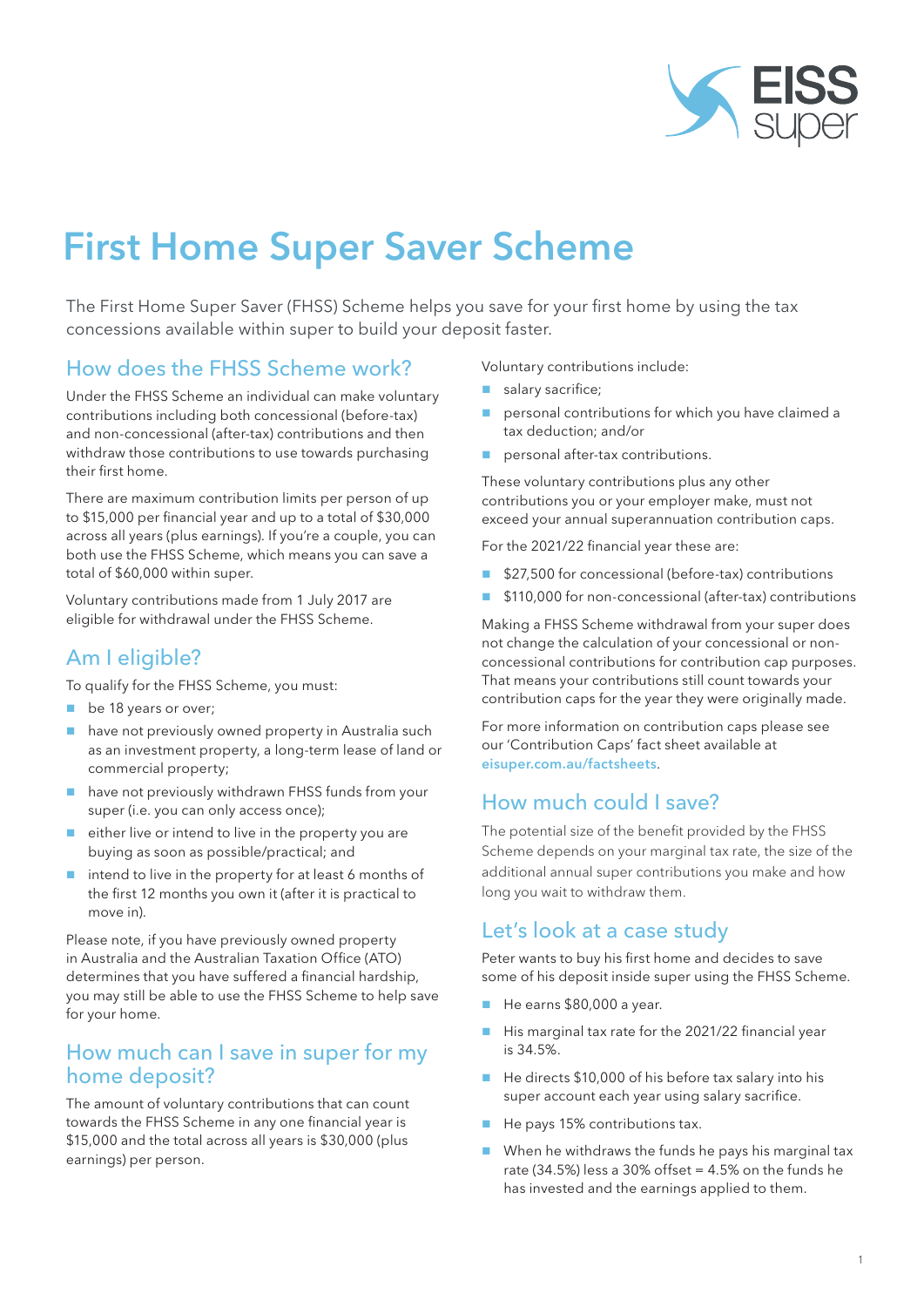Let's take a look at how much Peter could benefit by saving inside super using the FHSS Scheme as compared to a standard saving account. Over three years Peter could save:<sup>1</sup>

|                            | First Home Super Saver      | Standard savings account |
|----------------------------|-----------------------------|--------------------------|
| Before tax amount          | \$30,000                    | \$30,000                 |
| - Tax                      | 15% contributions tax       | 34.5% marginal tax rate  |
| After tax amount           | \$25,500                    | \$19,650                 |
| + Earnings                 | 3% + current bank bill rate | 2%                       |
| - Tax after offset applied | 4.5%                        | N/A                      |
| Withdrawal after 6 years   | \$26,436                    | \$20,246                 |

## Peter's overall saving via the FHSS Scheme would be \$6,190 more than if he used a standard savings account.

If Peter reduced his salary sacrifice to \$5,000 each year, over six years he could save even more.<sup>1</sup>

|                            | First Home Super Saver      | Standard savings account |
|----------------------------|-----------------------------|--------------------------|
| Before tax amount          | \$30,000                    | \$30,000                 |
| - Tax                      | 15% contributions tax       | 34.5% marginal tax rate  |
| After tax amount           | \$25,500                    | \$19,650                 |
| + Earnings                 | 3% + current bank bill rate | 2%                       |
| - Tax after offset applied | 4.5%                        | N/A                      |
| Withdrawal after 6 years   | \$28,392                    | \$20,866                 |

#### Peter's overall saving via the FHSS Scheme would be \$7,526 more than if he used a standard savings account.

#### How do I withdraw my savings?

You can apply to the ATO via your MyGov account to determine the value of the contributions you have made that are eligible to be withdrawn under the FHSS Scheme. This determination by the ATO will tell you the maximum amount you can withdraw. You can request this information on more than one occasion.

The maximum amount you can withdraw, taking into account the yearly and total limits are:

- 100% of your non-concessional (after-tax) contributions made after 1 July 2017
- 85% of concessional (pre-tax) contributions made after 1 July 2017.

When you're ready to start the process of purchasing a home, you will need to apply to the ATO to withdraw your savings from your super (the ATO refers to this withdrawal as a release). There are however some important points that you should be aware of.

- 1. You can only apply for a FHSS withdrawal once.
- 2. You must confirm that you will not claim further tax deductions on the non-concessional contributions included in the determination.
- 3. The withdrawal must be made before you sign a contract to purchase or construct residential premises or you may be liable to pay FHSS tax.

Your savings will also include deemed earnings which will be taxed at your marginal tax rate less a 30% offset. Where the ATO is unable to estimate your expected marginal tax rate the withdrawn amounts will be taxed at 17%.

Once you request a withdrawal, it will take approximately 25 business days for you to receive the funds.

<sup>1</sup> Assumptions: contributions are made by an individual from the 2021/22 financial year. Standard deposit account earns 2% interest per annum. Contributions are made within the contribution caps. Estimates include 2% Medicare levy and a shortfall interest charge of 4.96%. Withdrawal tax assumes marginal rate of 34.5% less a 30% tax offset.